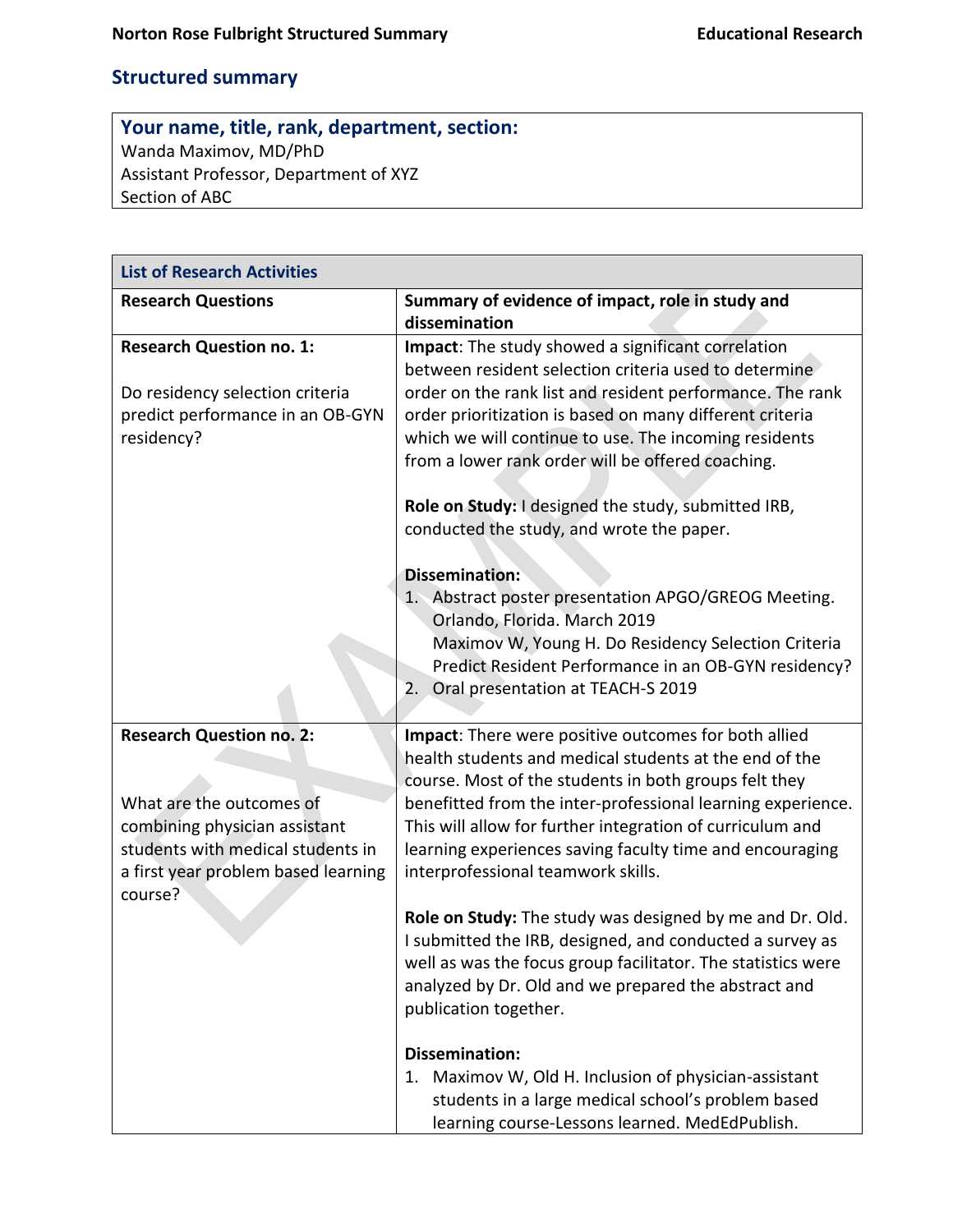|                                                                                                                                                                                                                                                                                       | 06/06/2017, 6 (2), Paper No: 32, DOI:<br>https://doi.org/10.15694/mep.2017.000094.<br>Abstract poster presentation. AAMC Learn, Serve, Lead<br>2.<br>Annual Meeting 2015. Interprofessional education in a<br>problem based learning course-Lessons learned.                                                                                                                                                                                                                                                                                                                                                                                                                                                                                                                                                                    |
|---------------------------------------------------------------------------------------------------------------------------------------------------------------------------------------------------------------------------------------------------------------------------------------|---------------------------------------------------------------------------------------------------------------------------------------------------------------------------------------------------------------------------------------------------------------------------------------------------------------------------------------------------------------------------------------------------------------------------------------------------------------------------------------------------------------------------------------------------------------------------------------------------------------------------------------------------------------------------------------------------------------------------------------------------------------------------------------------------------------------------------|
|                                                                                                                                                                                                                                                                                       |                                                                                                                                                                                                                                                                                                                                                                                                                                                                                                                                                                                                                                                                                                                                                                                                                                 |
| <b>Research Question no. 3</b><br>Will<br>students<br>completing<br>a<br>problem-based, cancer prevention<br>elective have higher retention and<br>recall<br>of topic content<br>than<br>completing<br>just<br>the<br>students<br>required medical school pre-clinical<br>curriculum? | Impact: Students who completed the elective had<br>significantly higher scores on knowledge assessment. The<br>findings of this study resulted in the online modules being<br>included in the standard curriculum for the medical school<br>course. The online modules have been shared with<br>colleagues at XYZ medical schools and incorporated into<br>their pre-clinical curriculum as well.<br>Role on Study: I developed and applied for approval for<br>this new pre-clinical elective. I developed the curriculum<br>with online modules about common cancers. I collected<br>the performance data for the students who undertook the<br>elective and random control students. Dr. Young helped<br>analyzed the data with statistical analysis. I wrote the first<br>draft of the paper and it was edited by Dr. Olde. |
|                                                                                                                                                                                                                                                                                       | <b>Dissemination:</b><br>1. Maximov., W. Young J., Olde J. (2017) Online modules<br>on cancer prevention topics adds to traditional<br>curriculum. Medical Education Online, Dec; 24<br>91):1679945. Doi:10.1080/10872981.2017.1679945                                                                                                                                                                                                                                                                                                                                                                                                                                                                                                                                                                                          |
| <b>Research Question no. 4</b><br>How valid is a 5-station clinical<br>performance examination (CPX) to<br>measure student application of a<br>conceptual model for primary care                                                                                                      | Impact:<br>Results of the study were used to continuously improve<br>the clinical cases in the CPX stations. The examination was<br>included in the process to determine readiness for clinical<br>rotations for students.                                                                                                                                                                                                                                                                                                                                                                                                                                                                                                                                                                                                      |
| clinical visits?                                                                                                                                                                                                                                                                      | <b>Role on Study:</b><br>The idea was conceived by junior author Dr. Kidd. I<br>assisted her in study design and IRB submission. The CPX<br>station cases were developed by Dr. Kidd under my<br>guidance. The implementation of the CPX was done by Dr.<br>Young. Data collection, analysis, abstract preparation and<br>writing of publication was done jointly by Dr. Kidd, Dr.<br>Young, and myself.                                                                                                                                                                                                                                                                                                                                                                                                                        |
|                                                                                                                                                                                                                                                                                       | <b>Dissemination:</b><br>1. Poster presentation at BCM Academy of Distinguished<br>Educators Annual Showcase 2018. Received one of the<br>3 awards given for the most outstanding poster.                                                                                                                                                                                                                                                                                                                                                                                                                                                                                                                                                                                                                                       |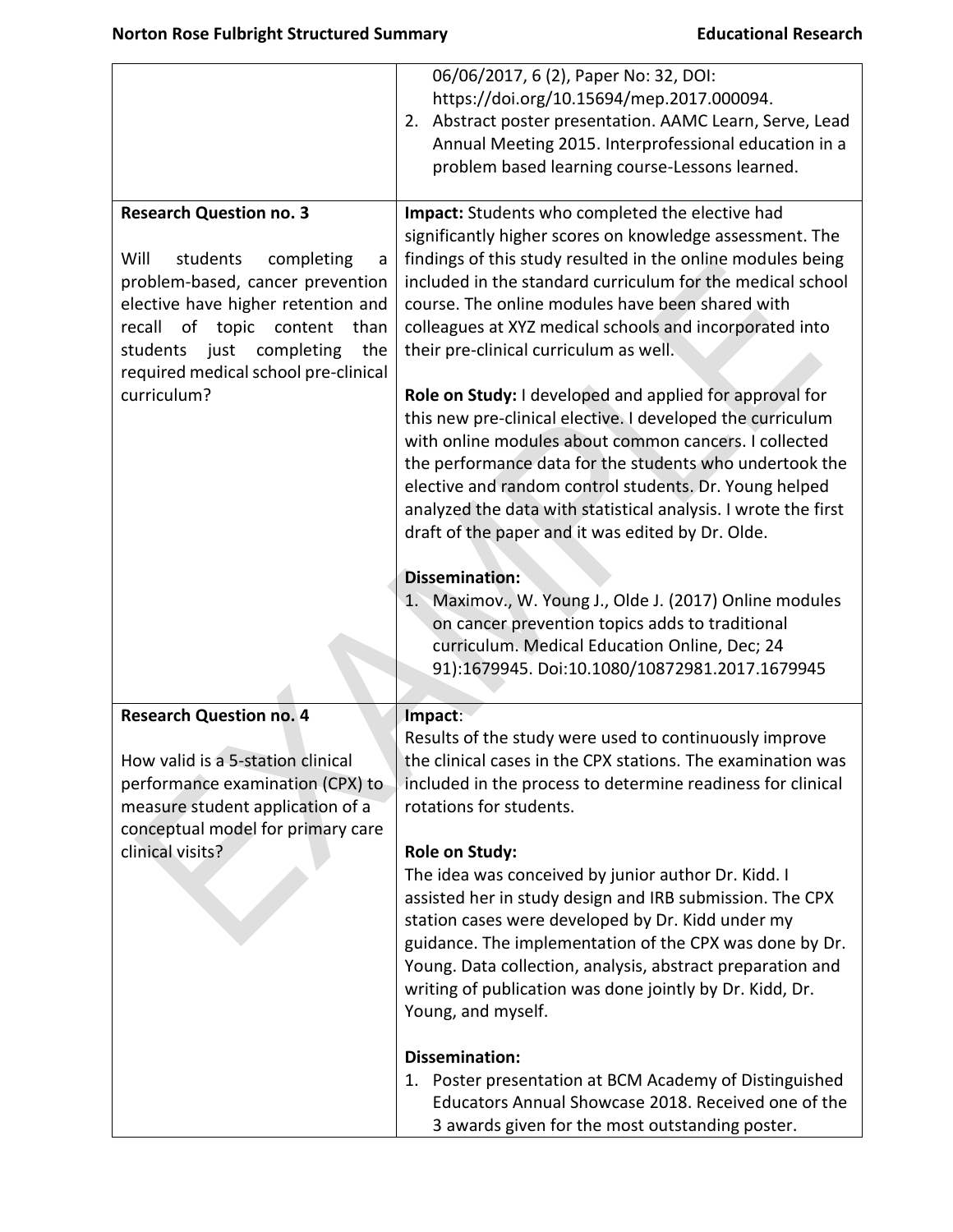|                                                                                                                                                                                         | Kidd J., Maximov W., Young J. Journal of Primary Care<br>2.<br>& Community Health. January 2020.<br>doi:10.1197/21545327211017000                                                                                                                                                                                                                                                        |
|-----------------------------------------------------------------------------------------------------------------------------------------------------------------------------------------|------------------------------------------------------------------------------------------------------------------------------------------------------------------------------------------------------------------------------------------------------------------------------------------------------------------------------------------------------------------------------------------|
| <b>Research Question no. 5</b><br>Are the educational leaders in a<br>medical school representative of<br>the diversity of the trainees?                                                | Impact: The results of this study were presented to the<br>Diversity and Inclusion Committee at the institution. This<br>resulted in plans to change how the selection of academic<br>leaders are done.                                                                                                                                                                                  |
|                                                                                                                                                                                         | <b>Role on Study:</b><br>I help with data collection and contributed to the abstract<br>and publication.                                                                                                                                                                                                                                                                                 |
|                                                                                                                                                                                         | <b>Dissemination:</b><br>1. Oral presentation at Southern Group on Educational<br>Affairs Annual Meeting 2019 March. Augusta, GA<br>2. Odinson T, Van Dyne J., Maximov W., Pym HJ. Diversity<br>in medical school leadership: embracing inclusion. GMS<br>J Med Educ. 2020;44(7):Doc18. Published 2020 Sept<br>16. doi:10.4209/zma001322                                                 |
| <b>Research Question no. 6</b><br>Does mastery-based learning and<br>deliberate practice lead to<br>competency in performance of<br>thoracentesis among internal<br>medicine residents? | Impact: This study showed the benefit of mastery based<br>learning combined with deliberate practice in achieving<br>measure of competency prior to performing procedures on<br>patients. It increased the self-reported confidence of<br>trainees and potentially improves patient safety.                                                                                              |
|                                                                                                                                                                                         | <b>Role on Study:</b><br>This was a multi-institutional study. I co-wrote and<br>obtained an educational grant from the Internal Medicine<br>Program Director Society. I helped to design the study,<br>participated in data collection and manuscript collection.<br>Collaborators from 5 institutions contributed to study<br>design and data collection and final manuscript editing. |
|                                                                                                                                                                                         | <b>Dissemination:</b><br>1. Banner R., Maximov W., Rogers S., Barton C., Stark A.<br>Simulation based mastery learning using deliberate<br>practice improves competency of internal medicine<br>trainees on performance of thoracentesis as compared<br>to boot-camp. Presentation at the 2019 annual<br>meeting of Society of General Internal Medicine.<br>March 2019.                 |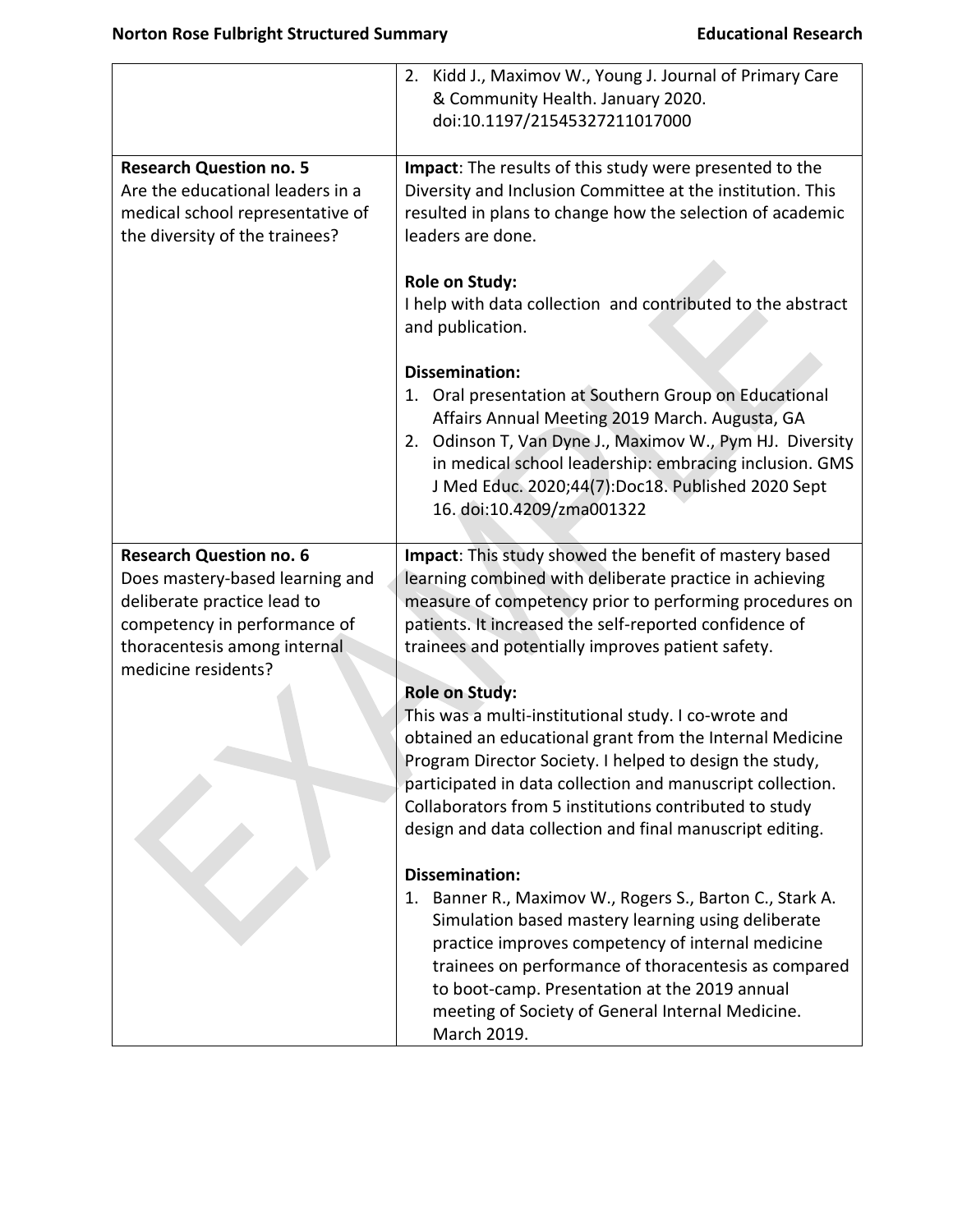## **Discussion of Breadth**

My research shows a breadth of themes and questions, study subjects and research methodology. I have published in specialty journals as well as medical education journals.